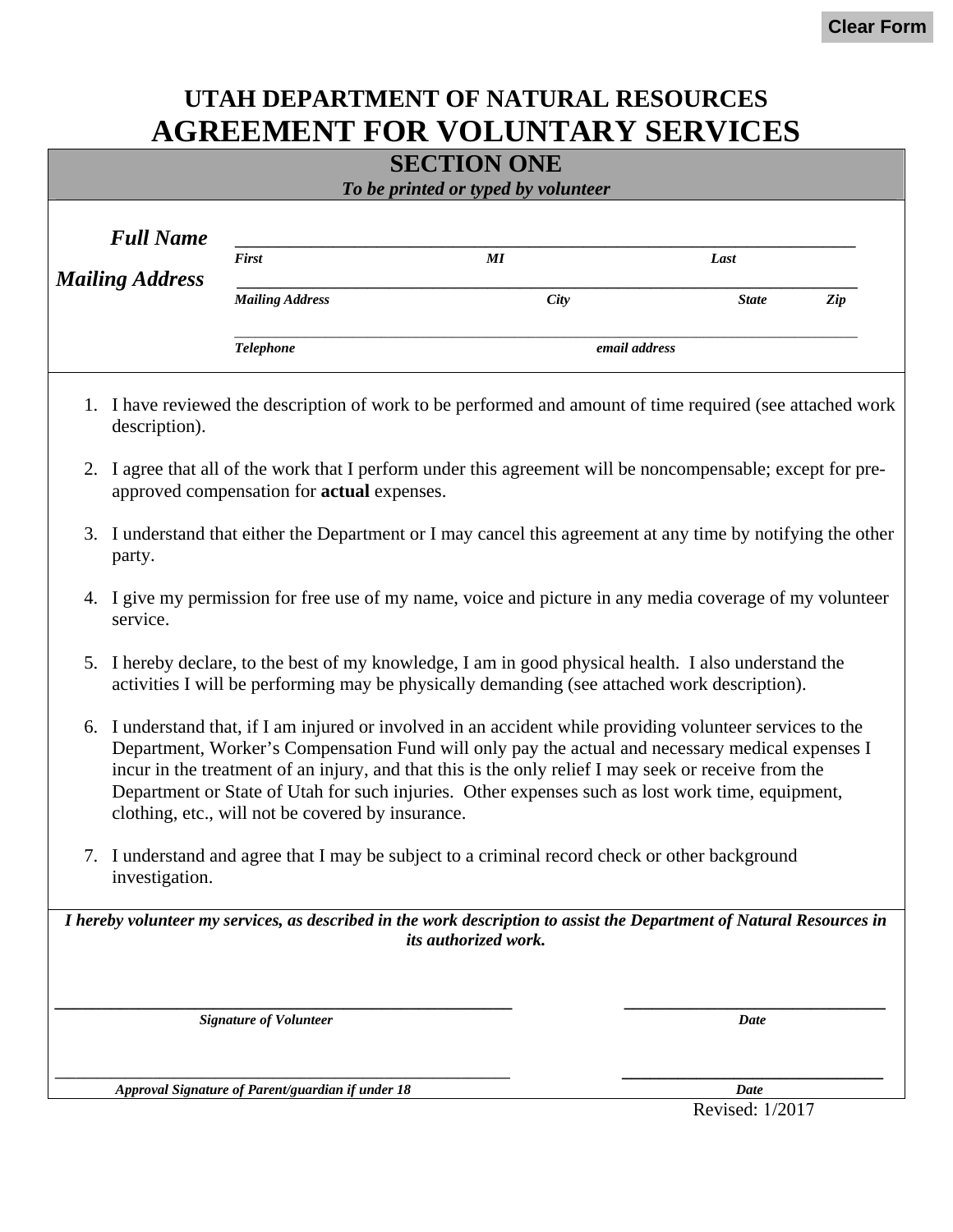## **SECTION TWO**

## *To be completed by the Department of Natural Resources*

While this agreement is in effect, the Department of Natural Resources agrees to:

- 1. Accept you as a State volunteer and recognize your rights under UCA 79-2-401 and 67-20-3.
- 2. Authorize you to work as a volunteer according to the attached Work Description.
- 3. Reimburse your pre-approved actual volunteer related expenses; to the extent funds are available.
- 4. When applicable, authorize you to ride in, or operate a State motor vehicle. (A copy of valid Utah driver's license shall be attached to the Work Description form if the volunteer will be authorized to drive a vehicle while performing volunteer services.)

As the supervisor, I understand that should an injury occur to an individual while in a volunteer status, a "First Report of Injury" form must be completed and submitted to the Human Resource Office.

|                                                                                | Hunter Education Coordinator or Assigned Rep                                                     |                  |
|--------------------------------------------------------------------------------|--------------------------------------------------------------------------------------------------|------------------|
| <b>Supervisor Signature</b>                                                    | <b>Title</b>                                                                                     | Date             |
| Statewide                                                                      |                                                                                                  | 801-538-4727     |
| Print name and location of work site (Division/Office/Park/Facility)           |                                                                                                  | <b>Telephone</b> |
| DNR Executive (or designee) Signature                                          | I grant authorization to utilize the services of the volunteer as noted in the work description. | Date             |
|                                                                                |                                                                                                  |                  |
| For myself and as the authorized representative of the agency chief executive. |                                                                                                  |                  |
|                                                                                |                                                                                                  |                  |
| Director, Human Resources                                                      |                                                                                                  | Date             |
|                                                                                |                                                                                                  |                  |